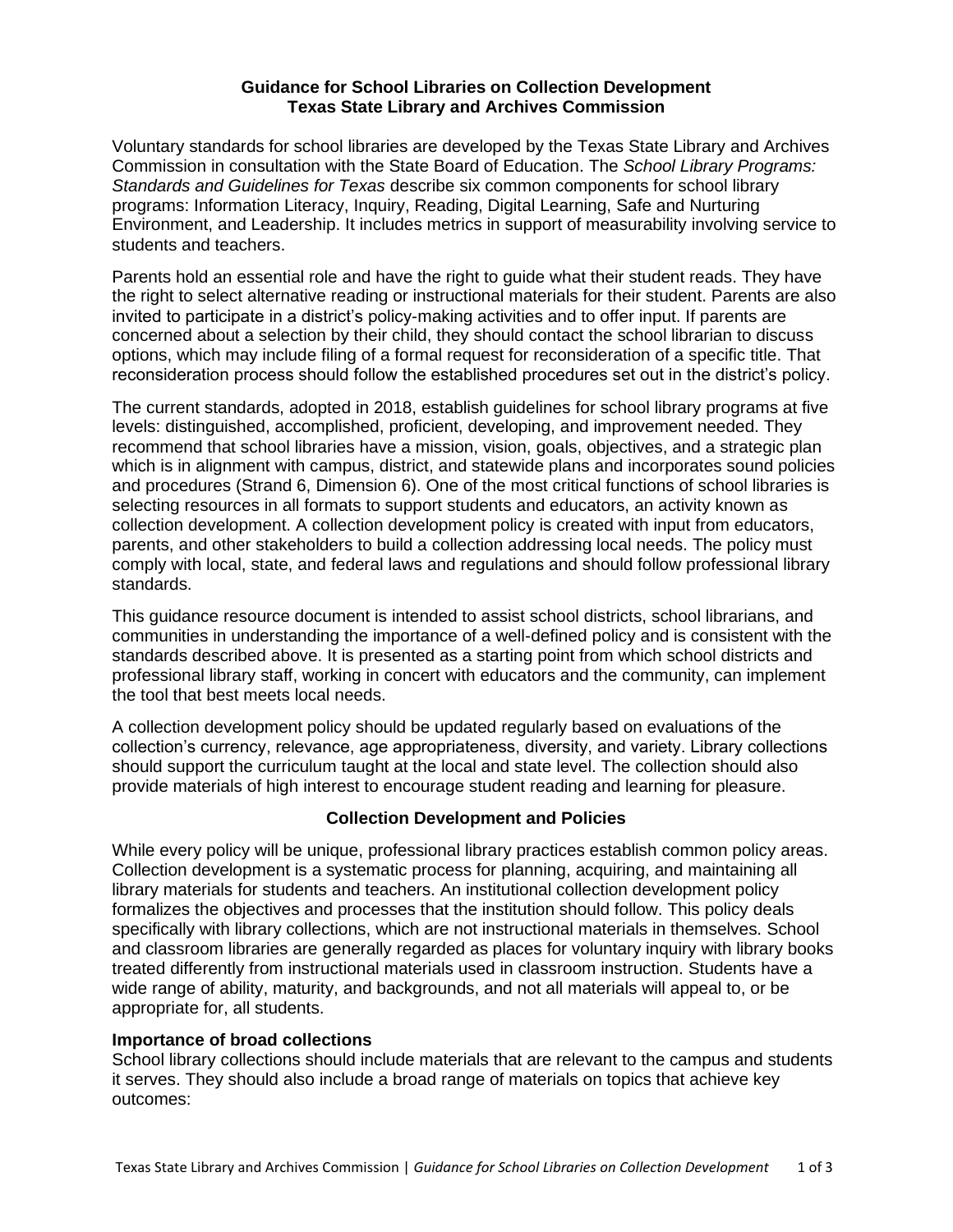- Enrich and support the curriculum, while taking into consideration students' varied interests, abilities, learning styles, and maturity levels.
- Foster growth in factual knowledge, the enjoyment of reading, literary appreciation, aesthetic values, and societal standards.
- Present multiple viewpoints related to controversial issues to foster critical thinking skills, and encourage discussion based on rational analysis.
- Represent many ethnic, religious, and cultural groups and their contributions to the national heritage and world community.
- Provide a wide range of background information that will enable students to make intelligent decisions in their daily lives.

# **Selection, Choices, and Reconsideration**

Library materials should be professionally selected based on standard criteria, including the following:

- Demonstrate literary merit, quality, value, and significance.
- Receive favorable professional library reviews from nationally recognized review publications.
- Have received state or national awards or are included on recommended reading lists developed by library professionals and educators.
- Cover topics, authors, series, or genres that fill gaps in the school library collection.
- Include accurate and authentic factual content from authoritative sources.
- Have a high degree of potential user appeal and interest.
- Offer a global perspective that promotes equity of access, for example by including print and non-print materials such as electronic and multimedia to meet the needs of individual learners.
- Are requested or recommended by students and teachers.
- Mirror selections found in neighboring libraries in the region and/or districts.
- Represent diverse viewpoints and cultures appropriate to each campus to ensure the collection embodies the unique backgrounds of its student population.

### **Professional Library Practice**

Certified school librarians in Texas are educators first and foremost. As such, they are knowledgeable about the diverse learning needs of students and professional collection development practices. Librarians hold a master's degree, are required to complete an educator preparation program that includes graduate level courses on collection development and are also required to take 200 hours of professional development every five years. Librarians draw on professional resources and publications to guide building collections.

### **Transparency**

Libraries value transparency and library services are designed to enable individuals to find information they seek. To this end, libraries provide online catalogs that are publicly available to allow anyone to review holdings, including information about titles and how and where material can be assessed. Library policies and services should reflect this commitment to transparency and ensure the public knows how to access library catalogs.

### **Applicable Laws and Rules**

Collection development policies must be mindful of and comply with existing local, state, and federal laws and regulations. Section 33.021 of the Texas Education Code requires school libraries to consider the standards adopted by the Texas State Library and Archives Commission, in consultation with the State Board of Education, when developing, implementing, or expanding library services. These standards, adopted at 13 TAC §4.1, emphasize the intellectual development of students, community collaboration, and privacy interests. In addition, collection development policies must demonstrate a commitment to protecting children from harmful materials as defined by Texas Penal Code §43.24 (Sale, Distribution, or Display of